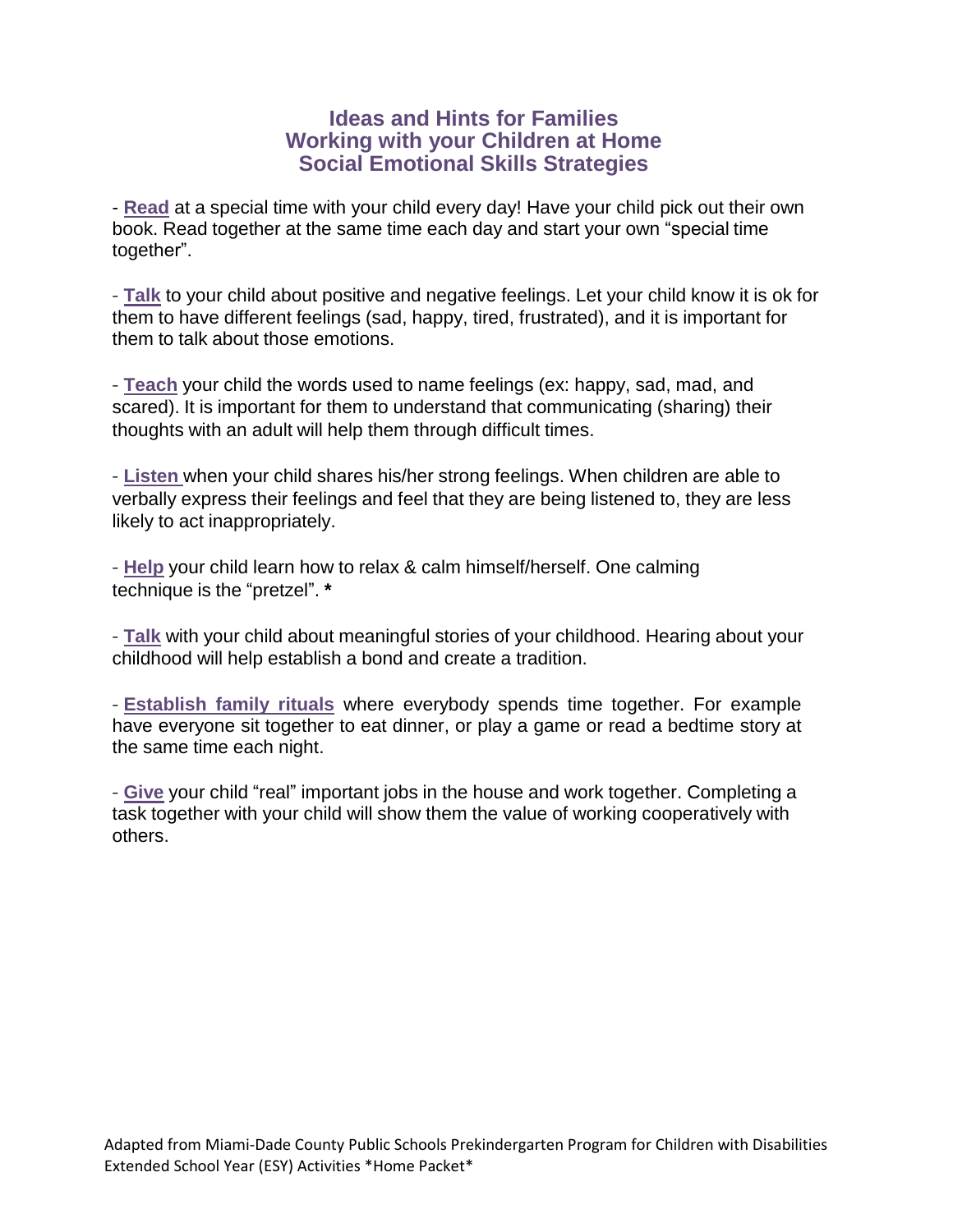- **Ask** for your child's help in an activity so that they can feel successful. This will help build your child's self-esteem and confidence.

- Make a plan to prevent difficult situations in and out of the home. For example tell your child where he/she is going and what he/she is going to do before you leave the house so that they will understand your plan.

- **Start a bedtime ritual** with your child (Ex. read a short story, talk about the pictures, snuggle, hug and give them a good night kiss).

- **Use pictures** that identify different emotions. Discuss those emotions and be honest with your feelings. Children understand more than we sometimes might think.

- **Establish a play activity** for example: taking turns. A board game is a good activity to demonstrate that everyone has to wait before it is their turn.

- **Play the Freeze game**. This will help teach your child to learn the concept of "stopping" when told. This will help when crossing the street or in a crowded area.

- **Support** your child's special interests & talents. Your interest will help them develop their skills and may start a lifelong hobby.

- **Modeling positive behaviors** will show your child appropriate behavioral skills (offer an alternative and help prevent potential problems).

- Have your child **look in a mirror** and make different emotional faces (happy, sad, and angry). Discuss different situations that might result in these feelings.

- **Reduce frustration** by setting up your home so things your child needs are within reach. This will reduce their frustration and give them a sense of independence and increase their self-worth.

- **Listen to your child**! They need to know that you value their opinion.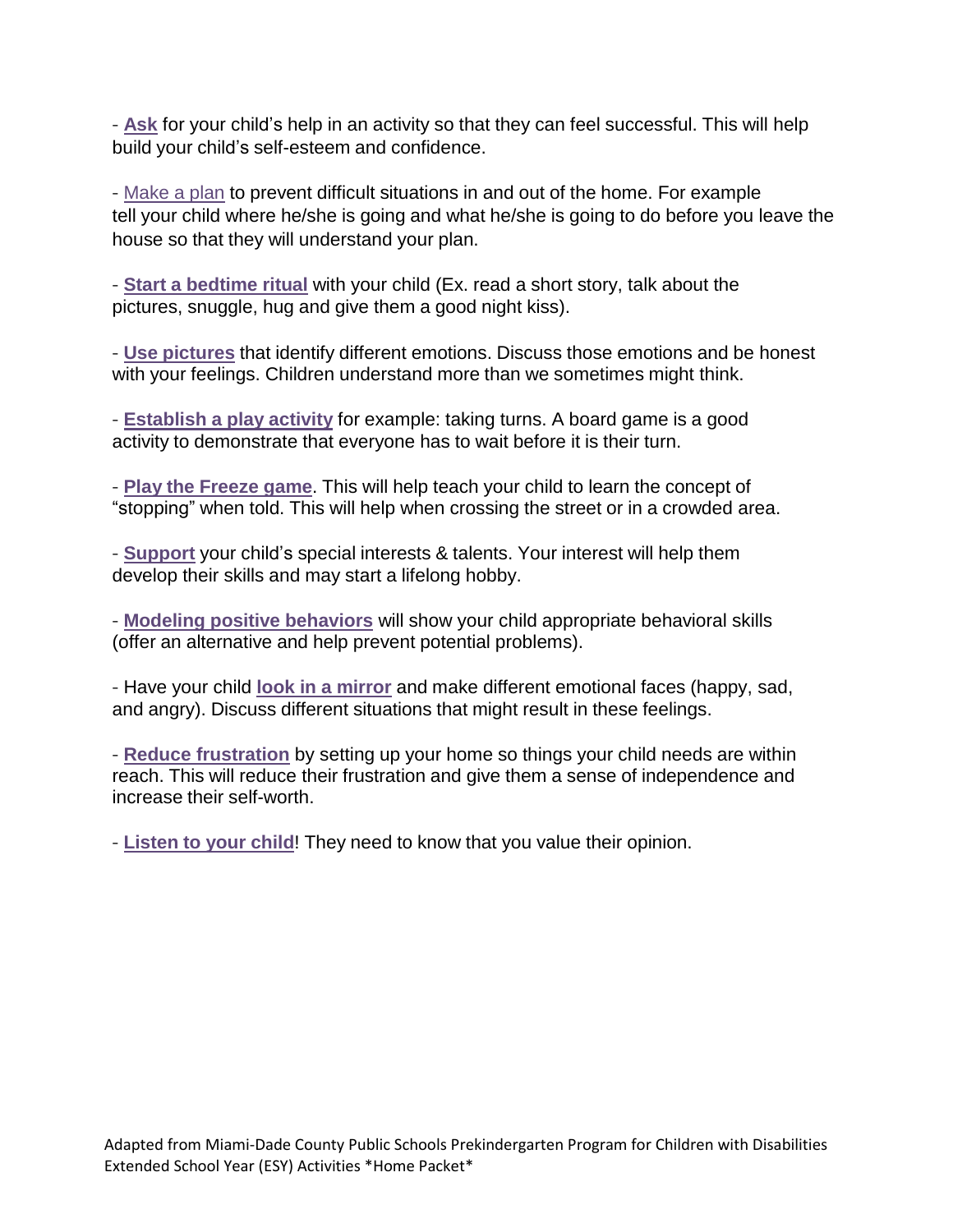- **Model cooperation** with other family members. Seeing adults working together will show your child the value of teamwork.

- **Take a family picture**. Discuss the importance of each member of the family and how each person contributes to the family unit.

- Do the "I Love You Ritual"… "Round and Round the Garden.". This helps the parents and child connect with each other. **\***

- **Comment** on your child's good behavior. Acknowledging positive behaviors will help reinforce them.

- **Go over the safety rules** with your child. Discuss dangerous situations (for example what to do in case of a fire).

- For a **calming activity**: Blow bubbles with your child.

- **Ask your child to help** you sweep the floor. Knowing that you value their help will increase their willingness to help out.

- **Use the STAR technique** - When angry, do the "stop, take a deep breath, and relax." (STAR). This helps to disengage stress. **\***

- **Describe pictures and feelings** as you read to your child have him/her describe the pictures (there are no right or wrong answers- just let them describe what they see).

- **Go outside at night**, lie on a blanket and look at the stars. Talk about what you see. Count the stars.

- **Prepare your child for any change** of activity, for example tell them that they can play for 5 minutes longer and then they will have to leave- this will give them a signal for an easier transition.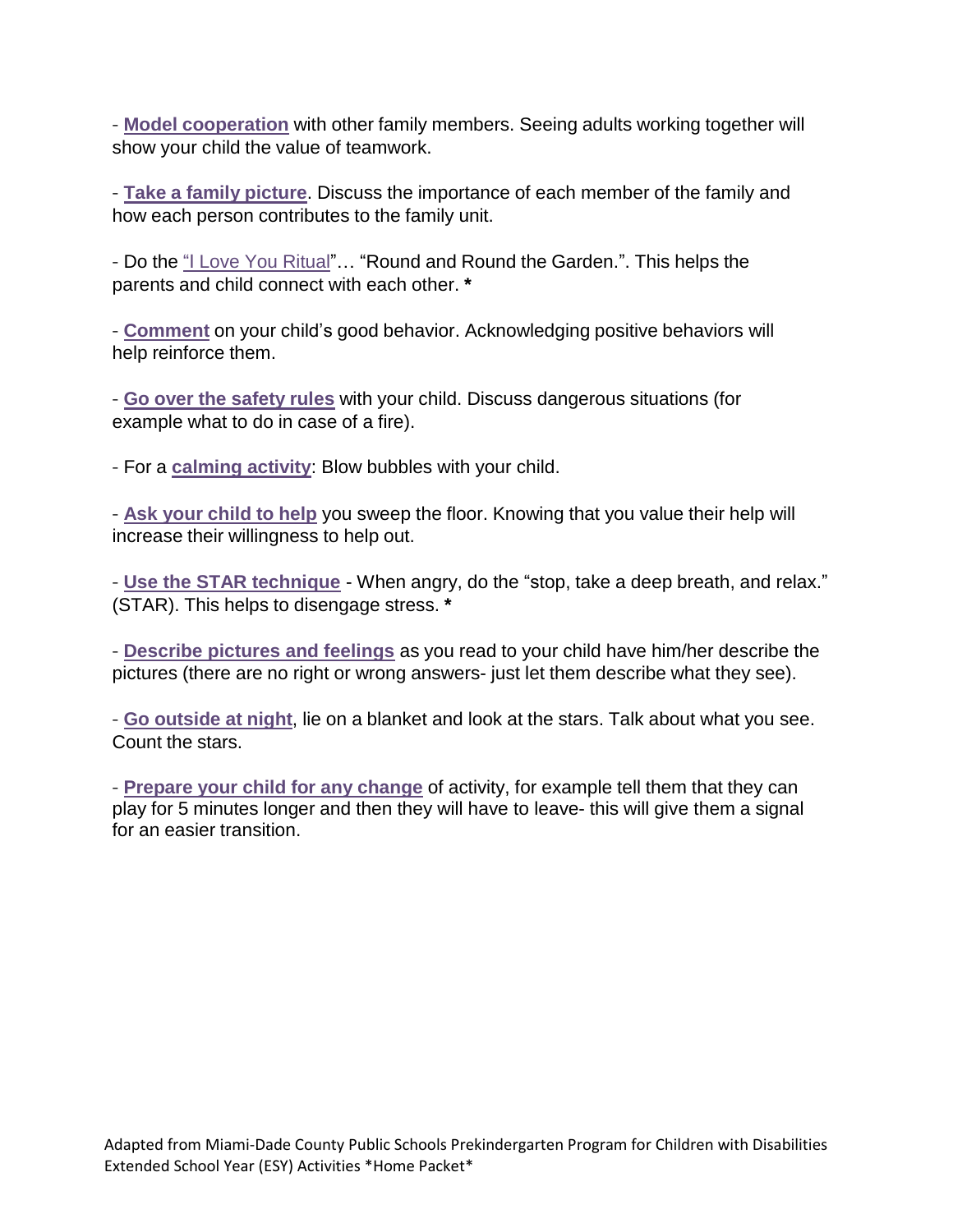- Allow your child to eat dessert before dinner as a **"Special night."** Being treated special is a great reward.

- Give your child a **bubble bath** with lots of bubbles. This is a great relaxing technique.

- **Make a tent** together; take some pillows and a blanket. Use a flash light and read a book to your child.

- **Talk to your child** about the activities of the day. He/she needs to know what will happen next to prepare himself/herself for the activity.

- Before going into a restaurant or store, **remind your child of the rules** (i.e. stay with me, quiet voice, need to sit down).

- Show your child how to **help others feel good**. Have your child help you around the house with something and thank him/her for it (say" thank you for doing this for me" "That was helpful" "That was kind" "That was caring").

- **Look through a family album** with your child. Point out your relatives. Tell your child their names, who they are, where do they live, and have him/her call them to say hello.

- **Have your child sit on your lap** with you while you read a whole story. Show him/her the pictures of the story. At the end, give him/her a kiss and a big hug.

- **Go outside** with your child; lay on a blanket and look at the clouds. Talk about what would he/she like to do when he/she grows up (there's no right or wrong answer).

- **Plant seeds** with your child. Watch them grow. You can do this in the park, in your backyard. Take the time to check as it grows. If it is in a pot, give your child the job to water the plant.

-Allow your child to try on your clothes. Let him/her **pretend** that is you or whoever he/she wants to be. Ask him/her what he/she would do if he/she was you.

- *Teach relaxation* Do "Bunny Breathing" or the "Butterfly" to relax with your child.**\***
- **Hug your child**, tell him/her you love him/her, and seal it with a big h